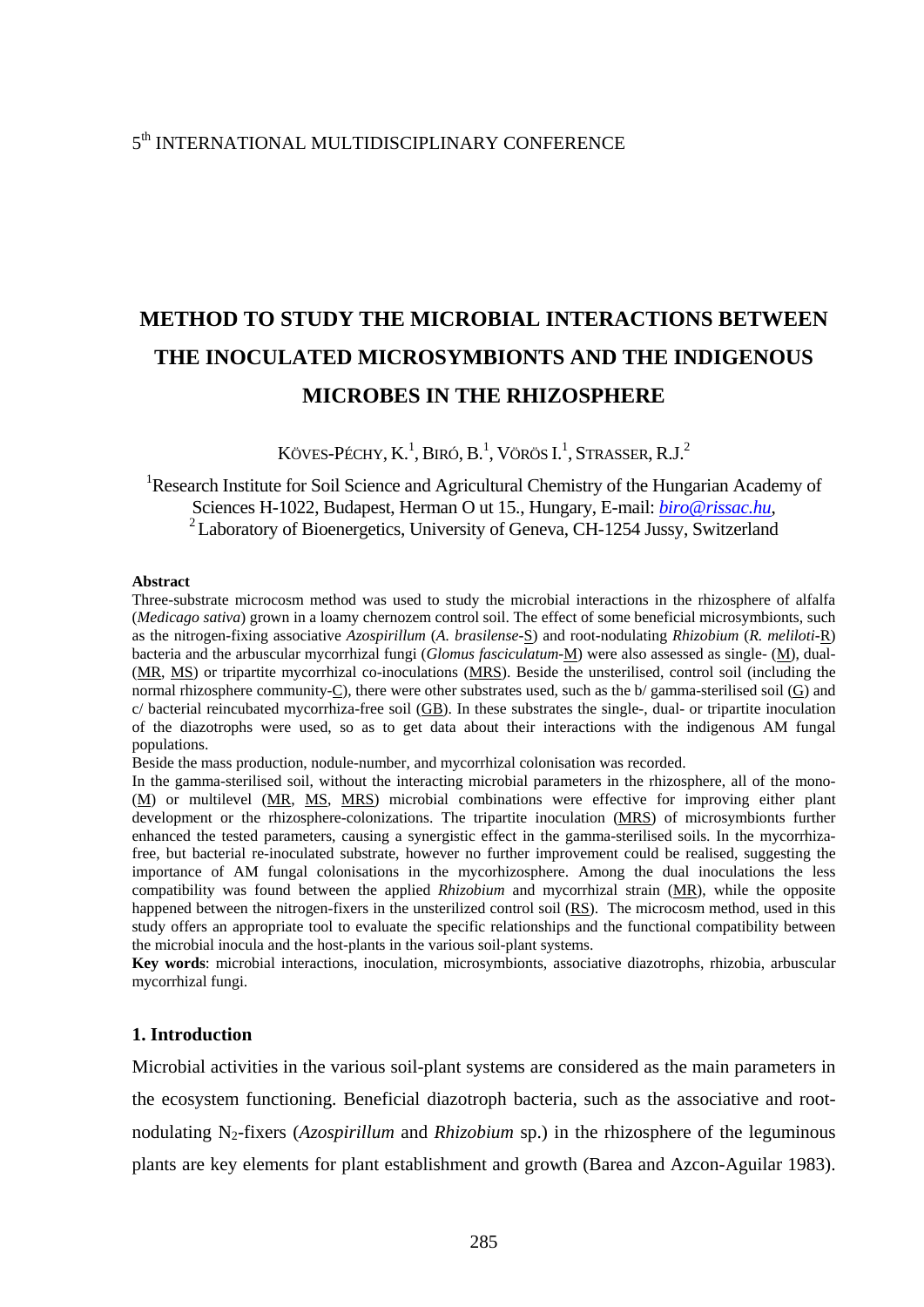Except them arbuscular endomycorrhizal fungi (AMF) are also mutualistic microsymbionts of about 90 % of the higher plants. Their possible effect is to improve plant water relations (Sanchez-Diaz et *al*. 1990), phosphorus and other element-uptake at suboptimal situations (Barea et *al*. 1987, Pacovsky 1988).

Seed- or soil inoculation for the above mentioned reasons is a common agricultural practice (Champawat 1990). The success, however is being highly dependent on the effectivity of the indigenious microbes and on the interactions between the other participants in the rhizosphere (Lindermann 1983, Puppi et *al*. 1994). There are also several abiotic environmental stress factors (temperature, drought, acidity..etc.), however which may influence on the growth and activity of the beneficial rhizosphere components (Graham 1992, Bayoumi et *al*. 1995). The final effect of microbes in the plant rhizosphere is the result of the interactions among the different microbial components involved. To study of the antagonistic and synergistic interactions between the beneficial microorganisms is a crucial step therefore considering the sustainability (Biró 1993).

The aim of this study was to develop an *in vitro* method, which would be appropriate to study the microbial interactions in the rhizosphere, concentrating on the functional compatibility of the beneficial microorganisms at single-, dual- or tripartite interactions.

## **2. Materials and methods**

### *Soil treatments*

Various soil-conditions were developed, by the elimination and the re-inoculation of certain microbial groups. Substrate **C:** the untreated loamy chernozem soil served as control, where all the usual microorganisms (both *bacteria+mycorhiza*) were present. Substrate **G:** the sterilised soil in which the original microbial components were excluded (*no any microbes*) due to the gamma irradiation (15 kGy Co kg-1 soil). Substrate GB**:** the gamma-sterilised soil, but reincubated by 10 ml/pot of the AM-free normal rhizosphere suspension (*only bacteria, no mycorrhiza*) – (500 ml distilled water  $kg^{-1}$  soil was adjusted through a 5 mm pore size sieve to exclude AM fungi).

## *Microbial inoculations*

Using one of the three substrates (C, G, GB) in the pots, the plants of *Medicago sativa* were grown with or without the associative and symbiotic micro-organisms, such as the Azospirillum and *Rhizobium* N<sub>2</sub>-fixers and the arbuscular endomycorrhizal fungi (S, R and M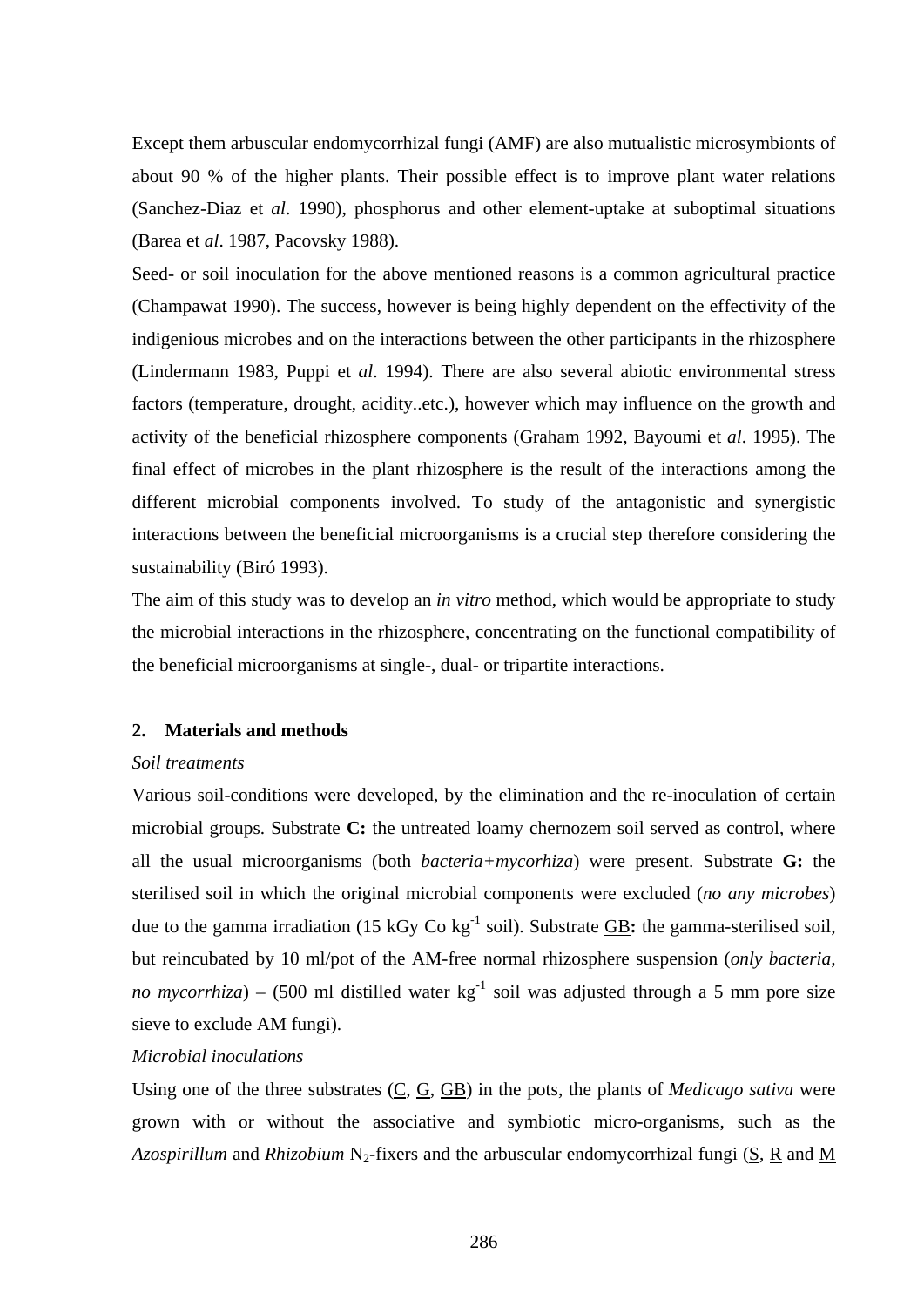respectively). Strains investigated (*Glomus fasciculatum* M107, *Rhizobium meliloti* Lu+5/7) were originating from a commercial strain-collection (RISSAC, Budapest). Regarding the AMF inoculation 3 % of a root-soil mixture was used in each pot below the seed-layer before the sawing. Diazotroph bateria, however were used after the emergence as 10 ml pot<sup>-1</sup> inoculum (approximately  $10^8$  CFU ml<sup>-1</sup>).

# *Plant growth and microbial colonisation*

Alfalfa (*Medicago sativa* L.) was cultivated (5 plants in each pot, with 200g dry soil) among the greenhouse conditions (18h/6h photo-period,  $22^{\circ}C/18^{\circ}C$  temperature, 10.000 lx light intensity), for three months. After the vegetation period, fresh weight of the shoots and roots and also the dry matter-accumulation were determined. The colonisation values of the inoculated microsymbionts were assessed by the nodulation characteristics of rhizobia (Vincent 1970) and by the five-class system of tripan-blue stained (Phillips and Hayman 1970) mycorrhiza-colonised roots (Trouvelot et *al*. 1985).

## *Statistical analysis*

Significant differences were calculated between the treatments by ANOVA analysis and least significant differences -  $LSD<sub>5%</sub>$  (P<0.05) is considered at the evaluations.

### **3. Results**

## 3.1 *Dry matter accumulation affected by the microsymbiont coinoculations*

All diazotrophs (R, S) as dual- or tripartite combinations with the arbuscular mycorrhizal fungi (MR, MS, MRS) increased the dry matter production in the sterilised (G) and in the bacterial re-inoculated AM-free (GB) treatments, where no competitive AMF population was present. A much higher increase of the dry matter yield was found in the tripartite systems (MRS), due to the additive beneficial effect of both the associative and symbiotic diazotrophs. Bacterial reincubation of the sterilised soil has re-constracted the original (C) rhizosphere microflora, and therefore a higher dry matter yield could be developed in comparison with the non-inoculated G treatment. Mono- or multi-level inoculation by the AM fungi of the gammasterilised  $(G)$  and the bacterium-amended substrates  $(GB)$  resulted the same plant development (Figure 1).

In the non-sterilised soil (C) a general beneficial effect was found on the plant growth by all the single-inoculated diazotrophs (R, S) and AM fungi (M). Dual systems, however, with AM fungi (MR, MS) was not producing better growth, than the control.

# **Figure 1.**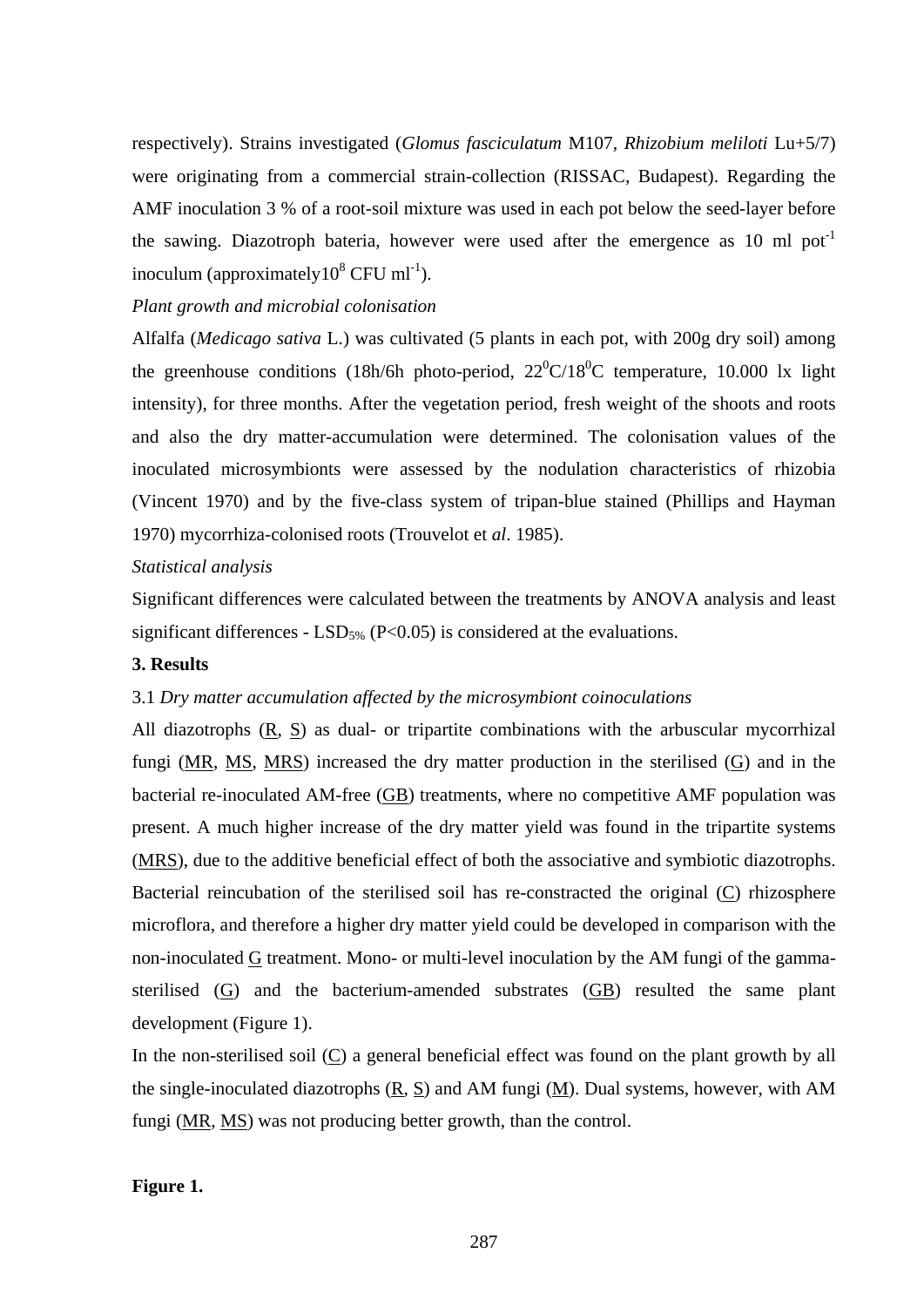Total dry matter yield (g/pot) of the inoculated alfalfa (*Medicago sativa*) in calcareous chernozem soil of Érd. Plants were grown for 3 months in the original-  $(C)$ , in the gamma-sterilized-  $(G)$  or in the bacterium reincubated (GB) chernozem soil and affected by single-, dual- or tripartite microbial treatments (g DW pot<sup>-1</sup>) M = mycorrhiza (*Glomus fasciculatum* M107), R = rhizobium (*R. meliloti* Lu+5/7), S = spirillum (*Azospirillum brasilense* Km5) or their combinations, respectively.





Among the colonisation data of the arbuscular mycorrhizal fungi, an increased arbusculum richness of the roots (a %) was found in the sterile- or in the bacterium-amended treatments  $(G, GB)$ . This fact was also realised in case of the single-, dual- or tripartite inoculations (Table1). A synergistic effect was found on the colonisation data, when all of the inoculated microbes were present (MRS). In the non-sterilised soil on the other hand there was a beneficial influence recorded by the single or dual *Rhizobium* inoculations (R, RS). The lowest arbusculum content was found (a  $\% = 14,6-22,1$ ), when the AMF and the nitrogenfixing bacteria were simultaneously interacting (MS and MR). That suggests a more efficient colonisation values by the inoculated nitrogen-fixing bacteria with the native mycorrhiza population, but not with the introduced AM fungal strain.

Regarding the nodule number, which has developed after the 3 months of plant growth, a beneficial effect was also found at all microbial inoculations in the sterile or in the AM-free soils. In the non-sterilised substrate (C) not only the diazotroph *Rhizobium* strain, but also the AM fungal inoculum could enhance the root-nodulation capacity considerable in the rhizosphere of alfalfa (Table 1).

#### **Table 1**

Root nodulation and colonisation of arbuscular mycorrhizal fungi in the rhizosphere of alfalfa grown for 3 months in untreated loamy chernozem soil (C), in gamma-sterilized soil (G) and in AM-free, bacteriumreincubated soil (GB). Plants were inoculated with symbiotic beneficial microbes, such as  $M =$  mycorrhiza,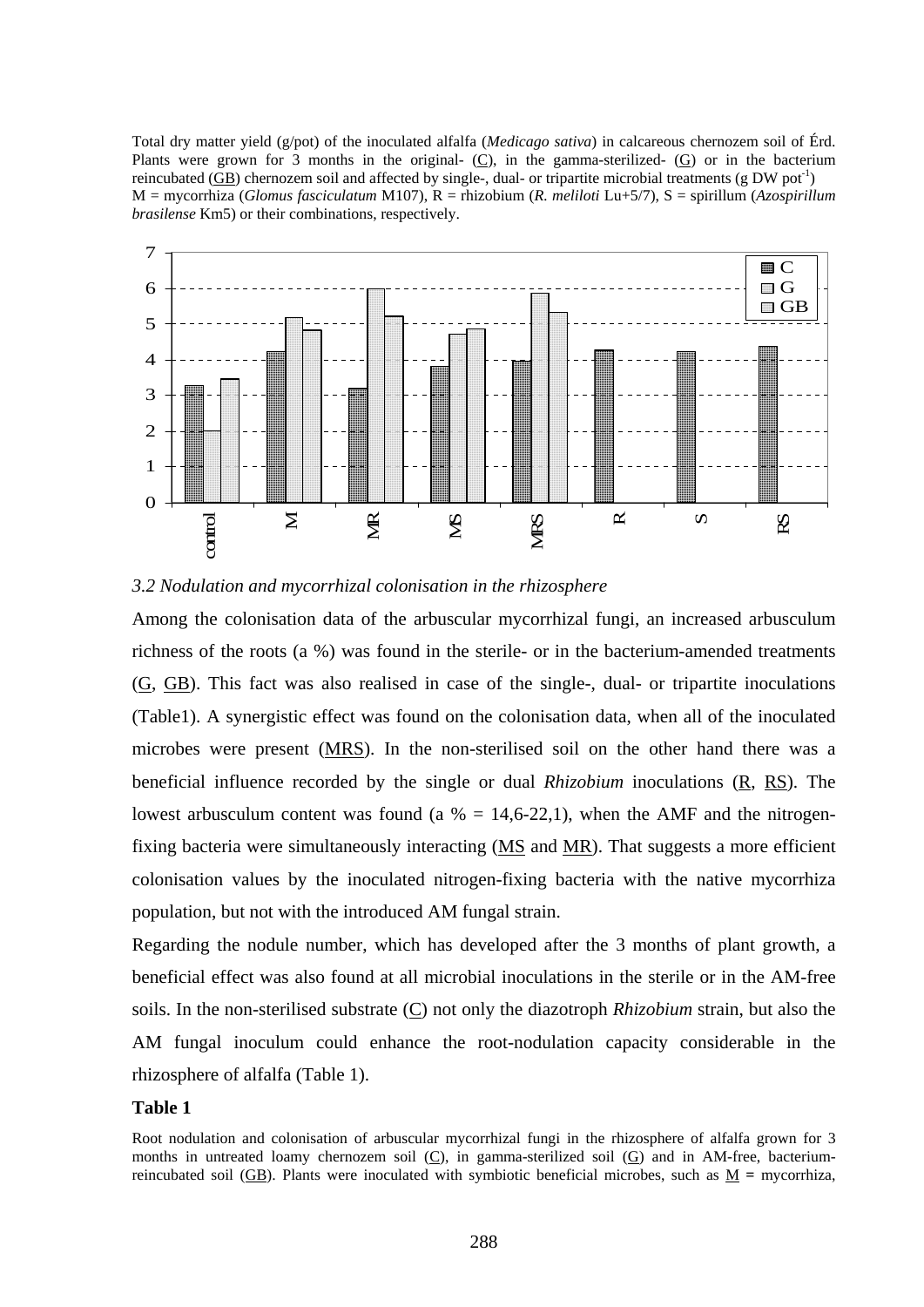| <b>Treatments</b> | Root-nodulation<br>$(N^0\text{/pot})$ |                   |                        | <b>Arbusculum richness</b><br>(%) |               |                        |
|-------------------|---------------------------------------|-------------------|------------------------|-----------------------------------|---------------|------------------------|
|                   | <b>Non-sterile</b><br>(C)             | Sterile $(G)$     | <b>AM-free</b><br>(GB) | <b>Non-sterile</b><br>(C)         | Sterile $(G)$ | <b>AM-free</b><br>(GB) |
| <b>Control</b>    | 10,3a                                 | 2,6a              | 16,2 a                 | 34,1 b                            |               |                        |
| M                 | 24,1 <sub>b</sub>                     | 13.5 <sub>b</sub> | 26,2 b                 | 31,2 b                            | 23.1a         | 33,4 b                 |
| <b>MR</b>         | 13,3a                                 | 18.4 <sub>b</sub> | 20.0a                  | 22,1a                             | 23,2a         | 38,5 b                 |
| <b>MS</b>         | 12.1a                                 | 19,5 b            | 27, b2                 | 13,2a                             | 28,1a         | 24,5a                  |
| <b>MRS</b>        | 16.2a                                 | 32.3c             | 34.1c                  | 34,1 b                            | 48.2 b        | 54,3 c                 |

*Glomus fasciculatum*  $M_{107}$ ,  $R = Rhizobium$  meliloti Lu+5/7,  $S =$  spirillum, *Azospirillum brasilense* Km<sub>5</sub>, and their combinations, respectively.

The letters in each column are showing the significant differences between the treatments

Among these treatments being in a positive correlation with the arbusculum richness of mycorrhizal fungi, a further synergistic enhancement could develop at the multilevel inoculation treatments (MRS). Dual inoculation of the diazotrophs (*Rhizobium* and *Azospirillum* bacteria) resulted also an enhancement in the nodulation (data not shown). Although introduced rhizobium strain was found to increase the root-nodulation, the incompatibility with the AM fungal inoculum was also recorded in the experiment.

#### **4. Discussion and Conclusions**

A three-substrate microcosm method was used to study the effect of microbial inoculation of beneficial microbes in the rhizosphere of alfalfa. Due to the nutrient competitions, the effect of any introduced inoculum, is the outcome of the complex interactions in the rhizosphere. The measurements of the functioning of soil-plant-microbe interactions *in situ*, by the avoiding of high disturbance of the systems are having great importance recently (Strasser and Eggenberg 1995).

In the present study a microcosm experiment was designed to assess the effect of beneficial microbial inoculum strains *in situ*. The separated single-, dual- or tripartite microsymbiont coinoculations are demonstrated on the alfalfa grown among normal-, sterilised and only bacterium-amended, AM-free soil conditions. Estimating the special role of the associative and symbiotic nitrogen-fixers and AM fungi (weather they are separated or combined) in the plant growth and development proved to be possible with this technique. The sterilised inoculation trial (G) clearly proved the beneficial, synergistic effect of the multilevel inoculations by the selected microbes, such as the symbiotic- and the associative nitrogenfixers and the arbuscular mycorrhizal fungi (MRS). Although *Azospirillum* inocula are mainly used for the mono-cotiledonous, grass-type plants (Döbereiner et *al*. 1967, Pacovsky 1988), there was an influence recorded on the clover. Several experiments were published about the success and the failure of the *Azospirillum* inoculations of the main agricultural crops, such as the wheat and the maize (Biro 1992, 1993). In the present study a synergistic effect could be realised between the mycorrhizal fungi  $(M)$  and the diazotrophs  $(MR)$  or  $MS$ ),